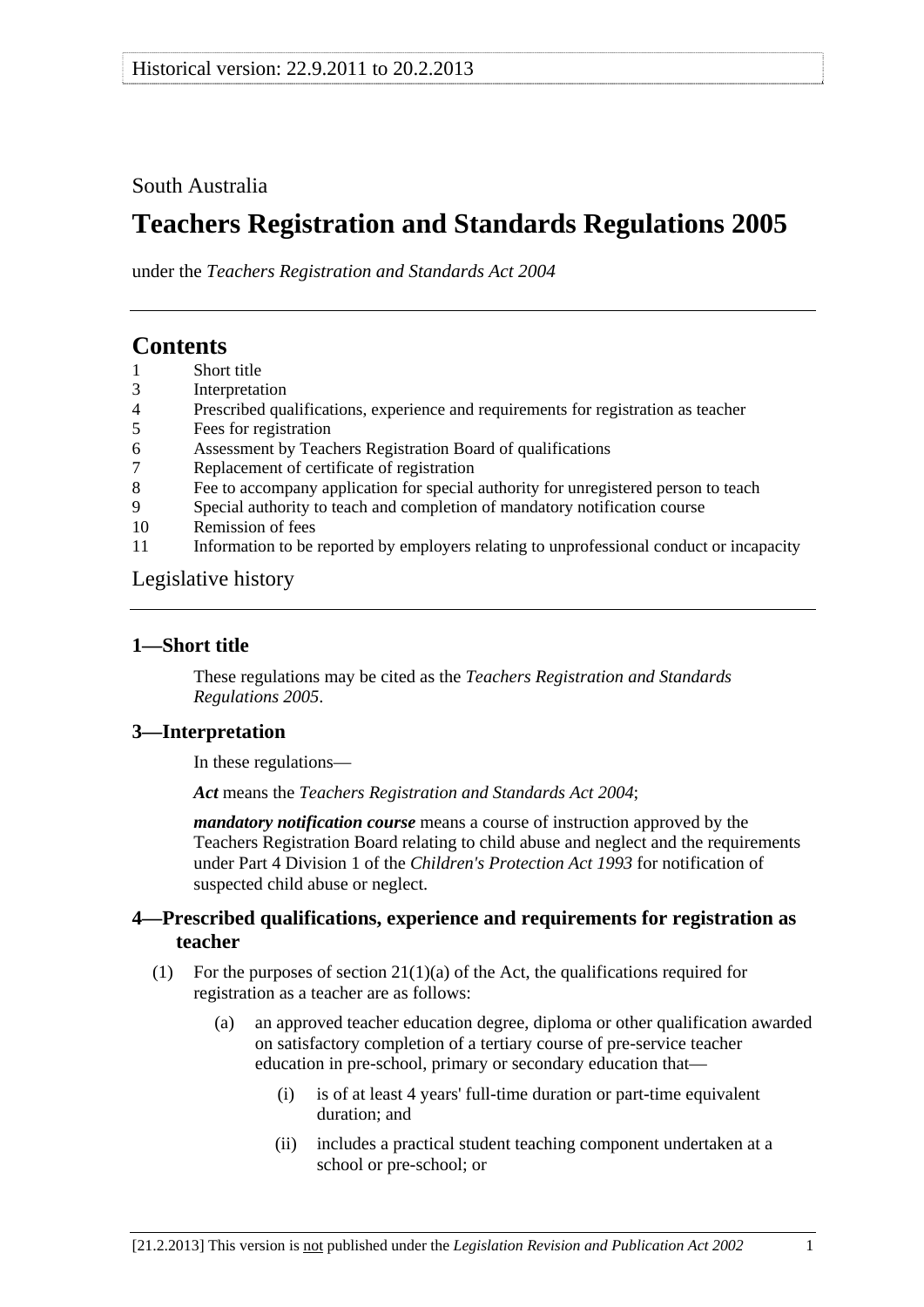<span id="page-1-0"></span> $(b)$  —

- (i) an approved non-teacher education degree, diploma or other qualification awarded on satisfactory completion of a tertiary course that is of at least 3 years' full-time duration or part-time equivalent duration; and
- (ii) an approved postgraduate degree, diploma or other qualification awarded on satisfactory completion of a tertiary course of pre-service teacher education in pre-school, primary or secondary education that—
	- (A) is of at least 1 year's full-time duration or part-time equivalent duration; and
	- (B) includes a practical student teaching component undertaken at a school or pre-school.
- (2) For the purposes of section  $21(1)(a)$  of the Act, the experience required for registration as a teacher is 1 year's full-time (or part-time equivalent of 200 days') satisfactory service as a teacher at a school or pre-school in Australia or New Zealand.
- (3) For the purposes of section  $21(1)(b)$  of the Act, a person must have satisfactorily completed a mandatory notification course during the period of 12 months before an application for registration as a teacher is made.
- (4) However, [subregulation \(3\)](#page-1-0) does not apply to a person who applies for registration as a teacher—
	- (a) before 1 March 2006; or
	- (b) within 2 years after having satisfactorily completed a course of teacher education referred to in [subregulation \(1\)](#page-0-0) during which the person satisfactorily completed a mandatory notification course.
- (5) In this regulation—

*approved* degree, diploma or other qualification means—

- (a) a degree, diploma or other qualification awarded by a tertiary education institution that is a member of the Australian Vice-Chancellor's Committee; or
- (b) a degree, diploma or other qualification that was at any time nationally registered by the former Australian Council on Awards in Advanced Education or the former Australian Council on Tertiary Awards,

but does not include a degree, diploma or other qualification that the Teachers Registration Board has determined is not an appropriate qualification for registration.

#### **5—Fees for registration**

- (1) An application for registration as a teacher must be accompanied by the following fees:
	- (a) \$300; plus
	- (b) if the Teachers Registration Board is required to assess qualifications of the applicant obtained outside Australia or New Zealand—\$110; plus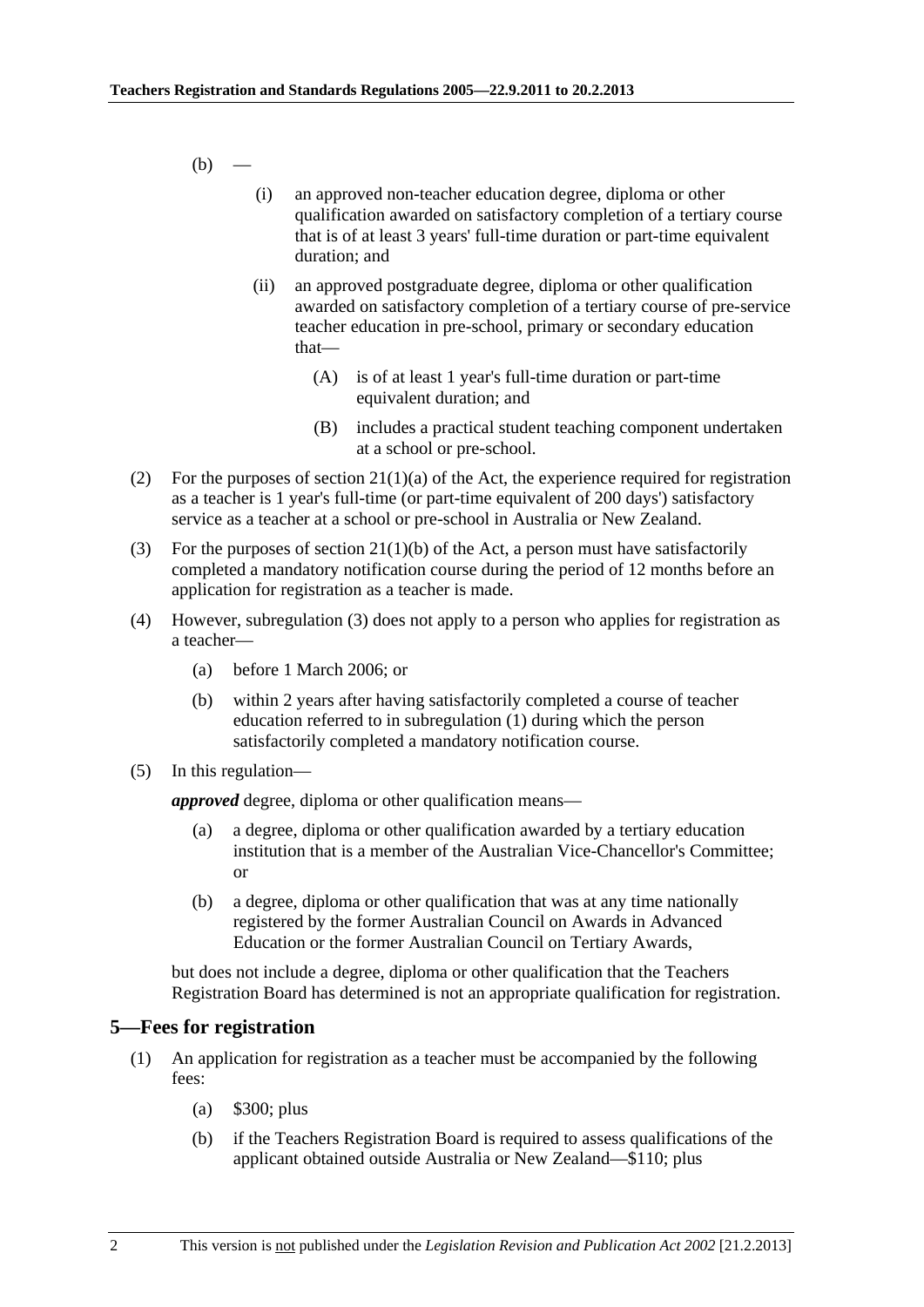- <span id="page-2-0"></span> (c) if the application is made by a person whose name has been removed from the register following a failure to apply for renewal of registration before the expiry of the registration—\$100.
- (2) An application for renewal of registration as a teacher must be accompanied by a fee of \$300.

## **6—Assessment by Teachers Registration Board of qualifications**

- (1) The Teachers Registration Board may, on application, make an assessment as to whether a qualification is an appropriate qualification for registration.
- (2) An application for assessment of a qualification must—
	- (a) be made to the Teachers Registration Board in the manner and form approved by the Board; and
	- (b) be accompanied by a fee of \$110.
- (3) An applicant for assessment of a qualification must provide the Teachers Registration Board with any information required by the Board for the purposes of determining the application, verified, if the Board so requires, by statutory declaration.

### **7—Replacement of certificate of registration**

If a person satisfies the Teachers Registration Board by statutory declaration that his or her certificate of registration as a teacher has been lost or destroyed, the Registrar must, on payment of a fee of \$25, issue to the person a duplicate certificate of registration.

### **8—Fee to accompany application for special authority for unregistered person to teach**

An application for a special authority under Part 6 of the Act must be accompanied by the following fees:

- $(a)$
- (i) if the special authority is to be in force for a period of not more than 12 months—\$100; or
- (ii) if the special authority is to be in force for a period of more than 12 months—an amount of \$100 for each 12 month period, or part of such period, during which the special authority is to be in force; plus
- (b) an amount specified by the Teachers Registration Board, being the amount payable by the Board for the conduct by the Board of a criminal record check relating to the applicant.

#### **9—Special authority to teach and completion of mandatory notification course**

 (1) A person granted a special authority under Part 6 of the Act, must within 3 months after the grant of the authority, satisfactorily complete a mandatory notification course.

Maximum penalty: \$5 000. Expiation fee: \$315.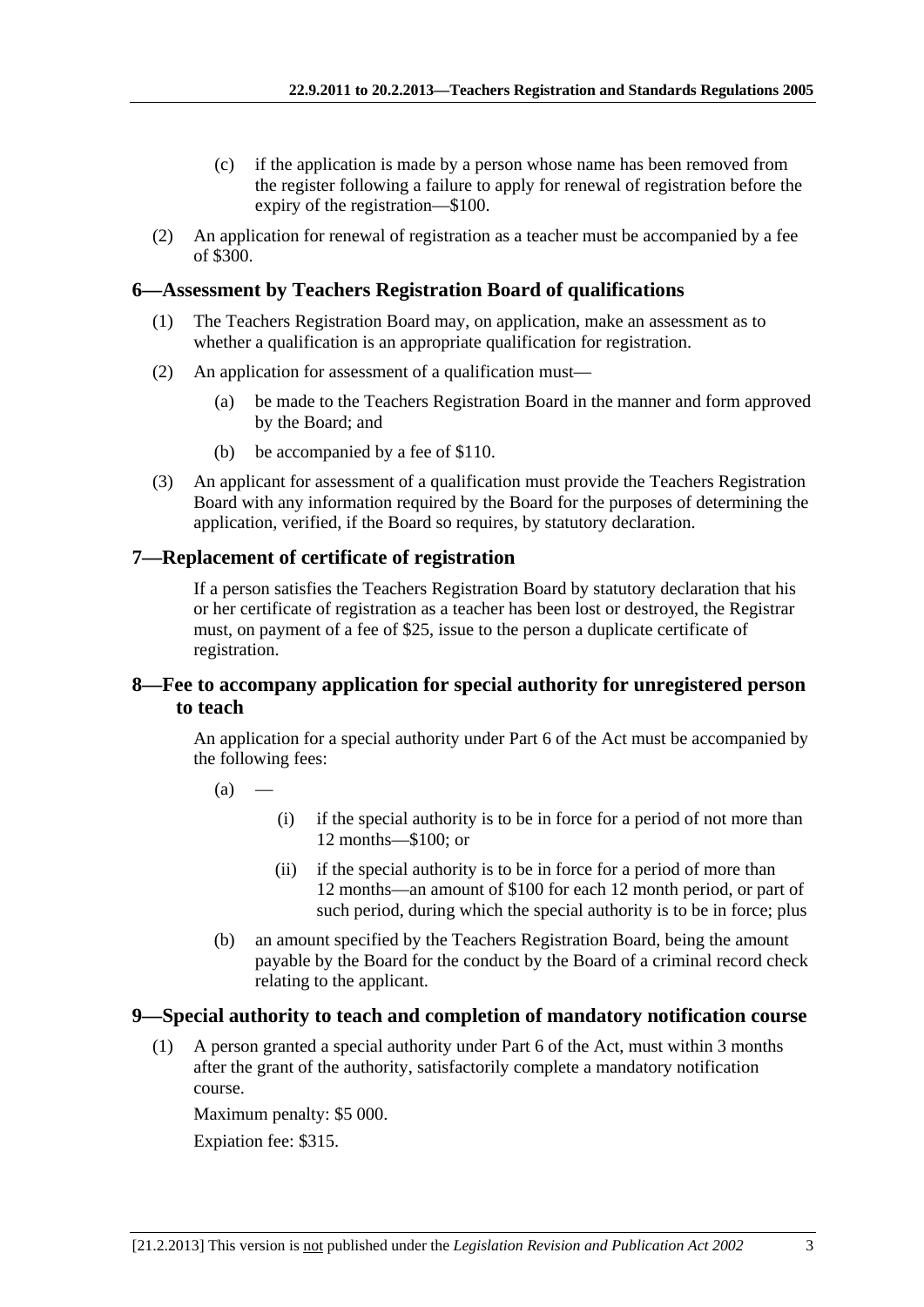- <span id="page-3-0"></span> (2) However, [subregulation \(1\)](#page-2-0) does not apply to a person if the person's application for a special authority was made—
	- (a) before 1 March 2006; or
	- (b) within 12 months after having satisfactorily completed a mandatory notification course.

#### **10—Remission of fees**

The Teachers Registration Board may, if satisfied that reasonable cause exists for doing so, remit a fee prescribed by these regulations in whole or in part.

#### **11—Information to be reported by employers relating to unprofessional conduct or incapacity**

For the purpose of section 37(1) or section 39(1) of the Act, the report to the Teachers Registration Board must contain (in addition to the information required under that section)—

- (a) the name, address and teacher registration number of the teacher; and
- (b) the name and address of the school or other place at which the teacher is (or was at the relevant time) employed; and
- (c) the names and addresses of all persons who the employer believes may be able to give material evidence relevant to the question of the teacher's alleged unprofessional conduct or incapacity, as the case may be.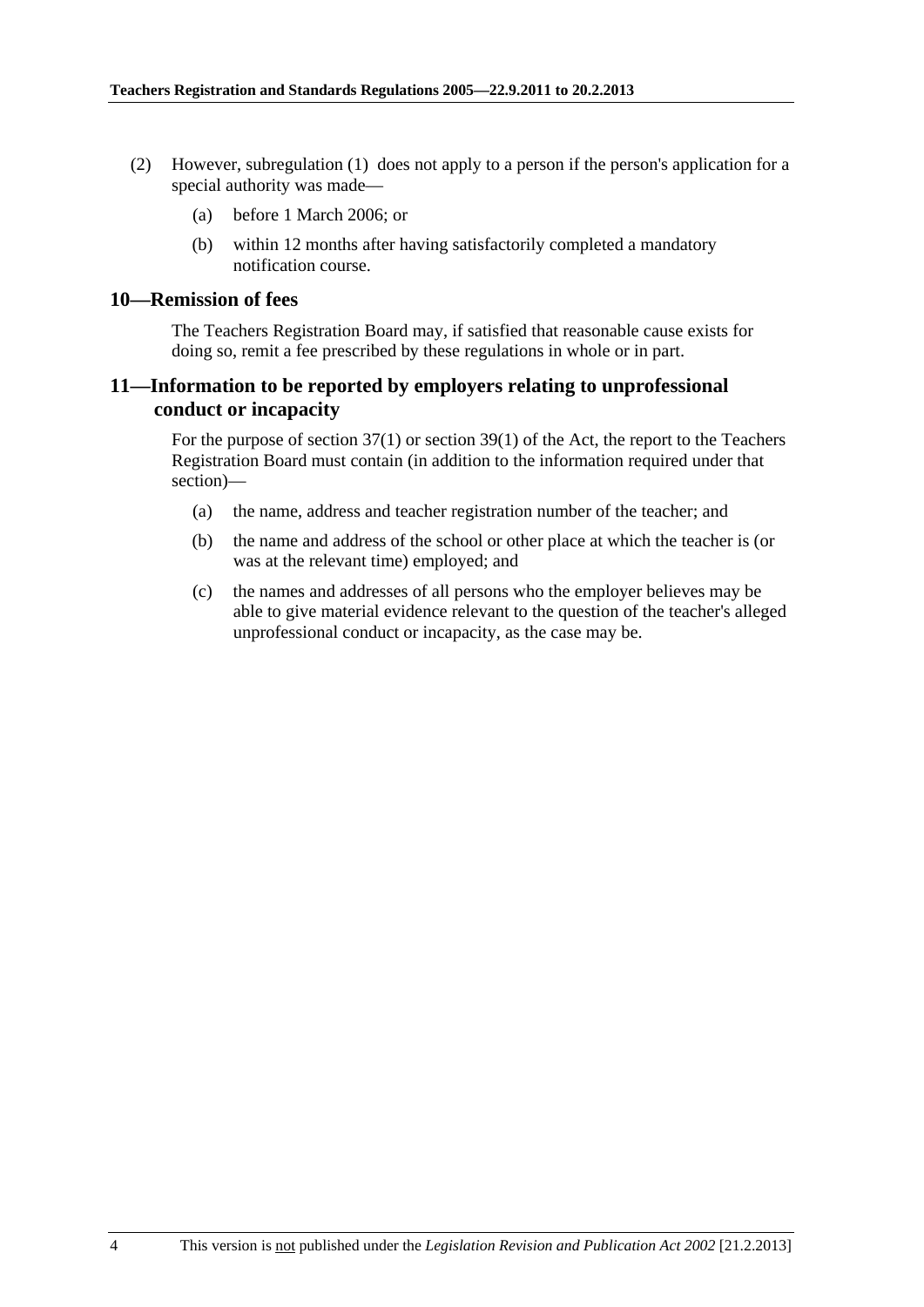# <span id="page-4-0"></span>**Legislative history**

## **Notes**

- Please note—References in the legislation to other legislation or instruments or to titles of bodies or offices are not automatically updated as part of the program for the revision and publication of legislation and therefore may be obsolete.
- Earlier versions of these regulations (historical versions) are listed at the end of the legislative history.
- For further information relating to the Act and subordinate legislation made under the Act see the Index of South Australian Statutes or www.legislation.sa.gov.au.

## **Legislation revoked by principal regulations**

The *Teachers Registration and Standards Regulations 2005* revoked the following:

*Education (Teachers Registration) Regulations 1996*

## **Principal regulations and variations**

New entries appear in bold.

| Year No | Reference                               | Commencement     |
|---------|-----------------------------------------|------------------|
|         | 2005 16 Gazette 31.3.2005 p761          | $31.3.2005:$ r 2 |
|         | 2008 231 <i>Gazette 21.8.2008 p3801</i> | $1.9.2008:$ r 2  |
|         | 2011 215 Gazette 15.9.2011 p4041        | 22.9.2011: r2    |

# **Provisions varied**

New entries appear in bold.

Entries that relate to provisions that have been deleted appear in italics.

| Provision      | How varied                                                                    | Commencement |
|----------------|-------------------------------------------------------------------------------|--------------|
| r2             | omitted under Legislation Revision and<br><b>Publication Regulations 2002</b> | 1.9.2008     |
| r <sub>5</sub> |                                                                               |              |
| r 5(1)         | varied by $231/2008$ r 4(1)–(3)                                               | 1.9.2008     |
|                | varied by 215/2011 r 4(1)–(3)                                                 | 22.9.2011    |
| r 5(2)         | varied by 231/2008 r 4(4)                                                     | 1.9.2008     |
|                | varied by $215/2011$ r 4(4)                                                   | 22.9.2011    |
| r 6            |                                                                               |              |
| r(6(2))        | varied by 231/2008 r 5                                                        | 1.9.2008     |
|                | varied by 215/2011 r 5                                                        | 22.9.2011    |
| r <sub>8</sub> | varied by 231/2008 r 6                                                        | 1.9.2008     |
|                | varied by 215/2011 r 6                                                        | 22.9.2011    |
| Sch 1          | omitted under Legislation Revision and<br><b>Publication Regulations 2002</b> | 1.9.2008     |